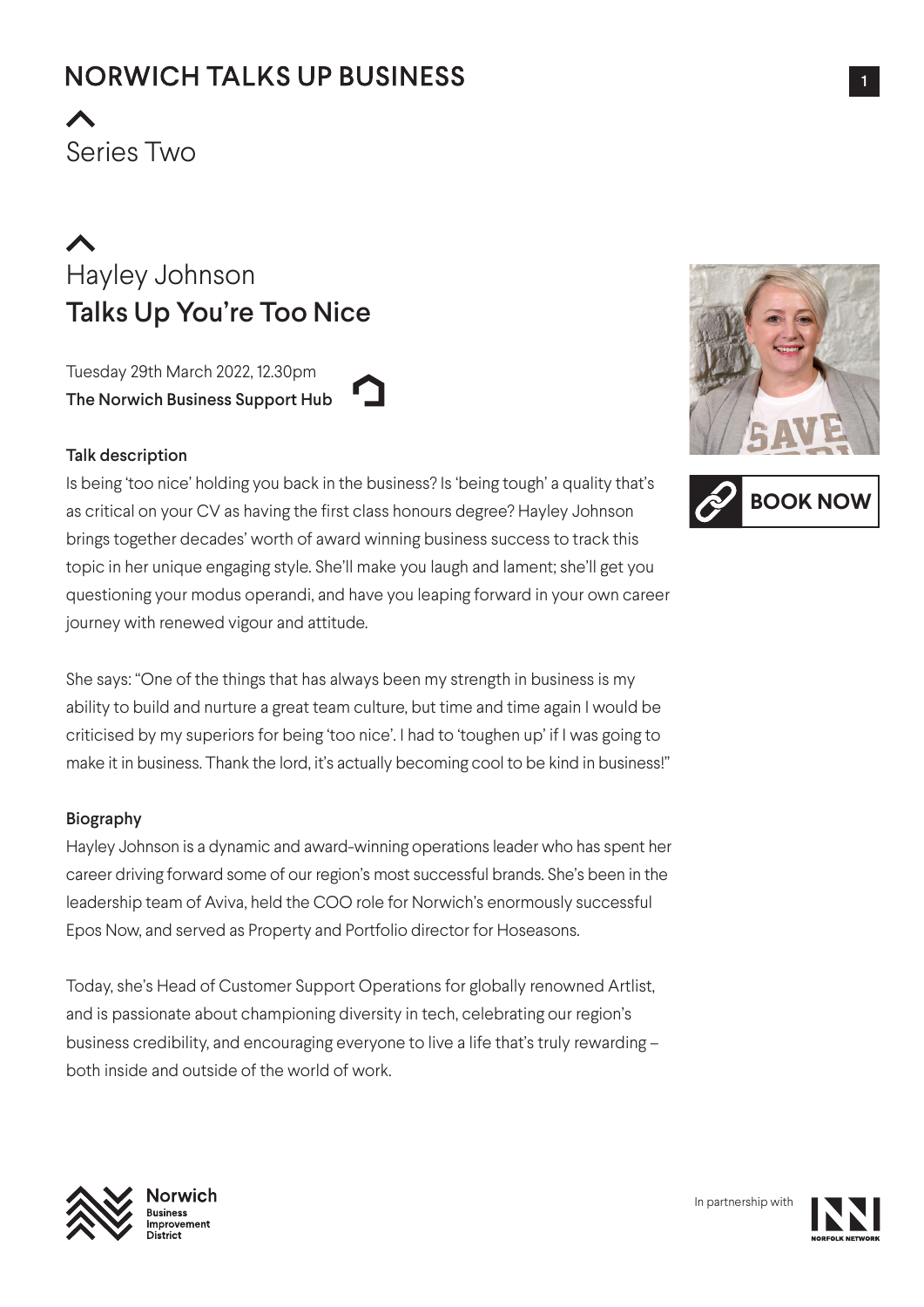Series Two

# Antony Howell Talks Up Sustainability in 10

Tuesday 5 April 2022, 12.30pm The Norwich Business Support Hub



### Talk description

Broom Boats sits in a beautiful location on the River Yare in Brundall. We provide a marina setting for private boat mooring, repairs, maintenance & restoration, luxury boating holidays and day boats. A business that creates a strategic direction that does not focus on the environment, sustainability and social inclusion places significant risk for its future, jobs and regional economic growth.

### Biography

Antony Howell is the Managing Director of Broom Boats Ltd. Since joining Broom in January 2020 Antony has created its strategic direction including its development and expansion of the Broom Holidays brand. Antony is passionate and focused regarding sustainability and the environment,. His newly developed Broom Green 10 aims set the pace for the company's progression to Net Zero.

Before joining Broom Antony held various global executive roles within automotive safety critical working alongside private equity, Tier 1 automotive companies and lead the \$70M company expansion into the Far East.

Antony holds a master's degree in business administration. He is a strong advocate of social inclusion and sits on the Board of Trustees for Access Community Trust.







**Norwich Business** 

In partnership with

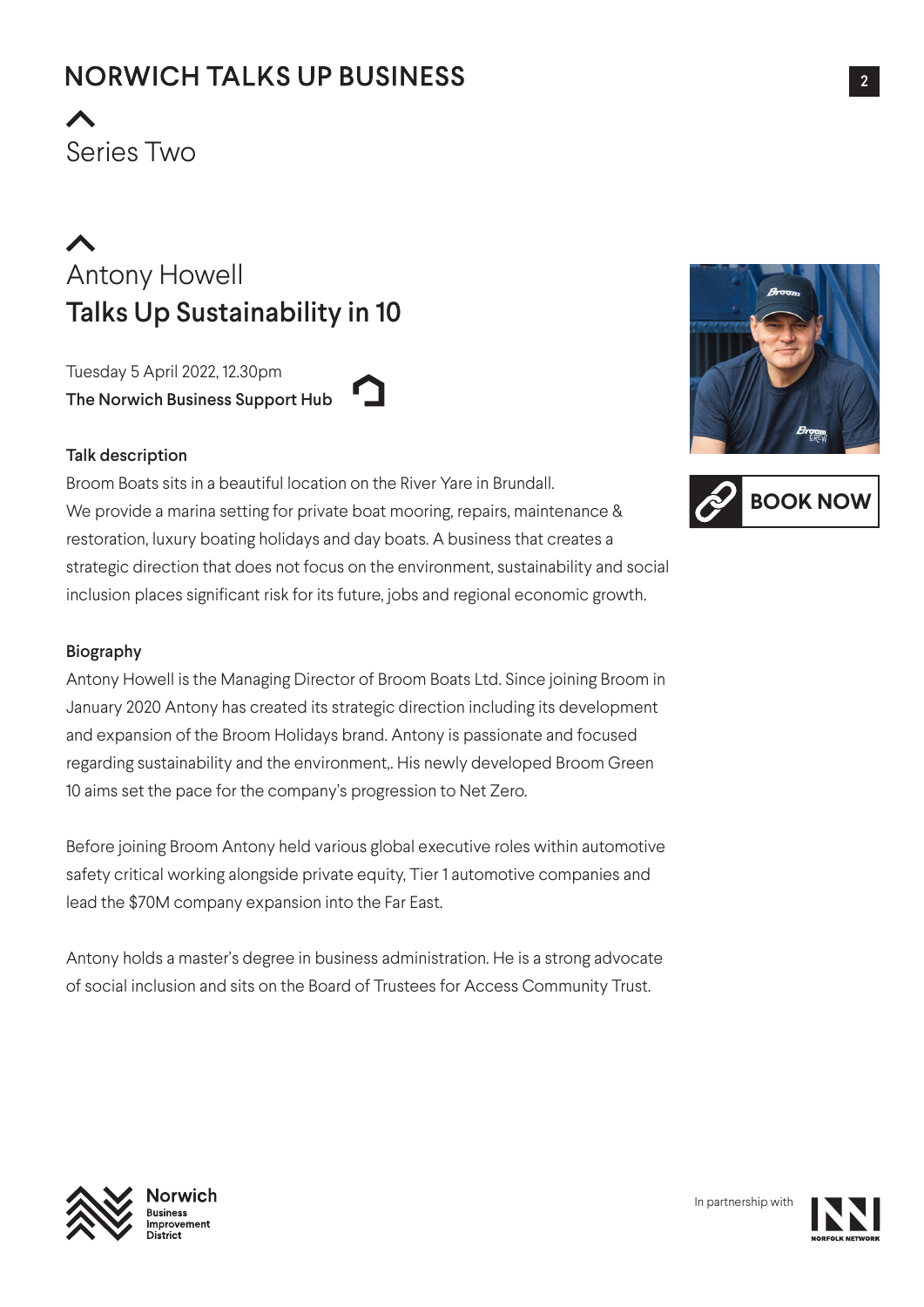Series Two

# Niky Ellison Talks Up The Metaverse

Tuesday 12th April, 12.30pm The Norwich Business Support Hub

### Talk description

The Metaverse is a hot topic right now, with companies like Facebook pivoting their whole business model and brand new 'experts' popping up daily. Its pretty clear that the mainstream is set on The Metaverse being our future, but what does it all mean? And who decides what is and isn't The Metaverse?

### Biography

Niky is a Marketeer who has worked all over the tech sector and has seen the evolution of this technology first hand, from consumer tech working for EE (then Orange) as the first smartphones graced the nation, to working with website backends during the introduction of GDPR, and seeing the fintech world marvel at the sudden growth of digital challenger banks. Nike has moved across industries as innovation happens and has built a career out of translating that innovation to consumers. He is now at the Norwich born Immersive Studios as their sole marketing function, working with the experts on VR, AR and many other technologies. Connecting with people is at the core of everything he does from his work to his free time doing stand up comedy.







**Norwich Business** 

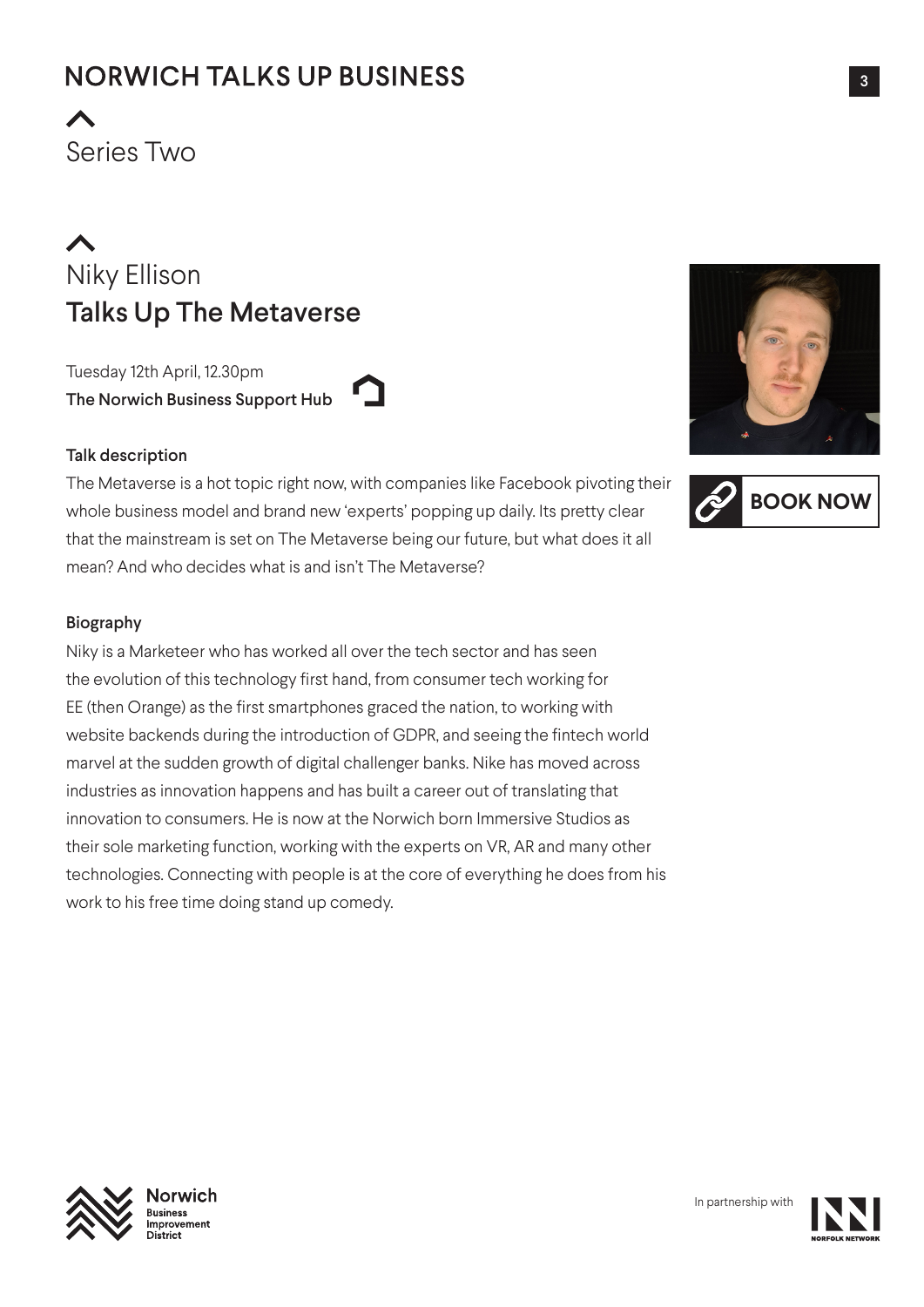Series Two

Chris Sargisson Talks Up Hairy, Scary Goals

Tuesday 19th April, 12.30pm The Norwich Business Support Hub

## Talk description

Goals setting. It's a fairly fundamental aspect of both our personal and business lives, whether losing weight or increasing your revenue, there's always an achievable goal to 'smash' and a timescale to do it in, however not all Goals are equal, some are Big and Hairy and Audacious and so should, absolutely be unachievable at the time you set them. I like 'BHA goals' the most and so have always applied them during in my 25 years in business. Conceiving then requires serious, visionary 'out of box' thinking, achieving them requires holding your nerve as everything you do will become impacted and change and scary because it could take 10 years to know if you were right ….or wrong.

## Biography

Chris is a disruptor with a wide range of experience's within both digital start-ups and established businesses of all sizes and sectors. His focus is always customer centric, and so creates change by re-imagining working cultures, establishing relevance and purpose, branding, UX and a heavy investment in tech. Chris was a founding director of its4me plc, one of the UK's first and most successful online car insurance brokers and major Norwich employer. Following a successful sale and exit, Chris has worked with many organisations across the UK and even created House Revolution – arguably the UK's first truly disruptive online estate agencies. Currently, the Chief Executive of the Norfolk Chambers of Commerce, he is applying his experience to the modernisation of this much reliedupon, not for profit business support organisation.







**Norwich Business**